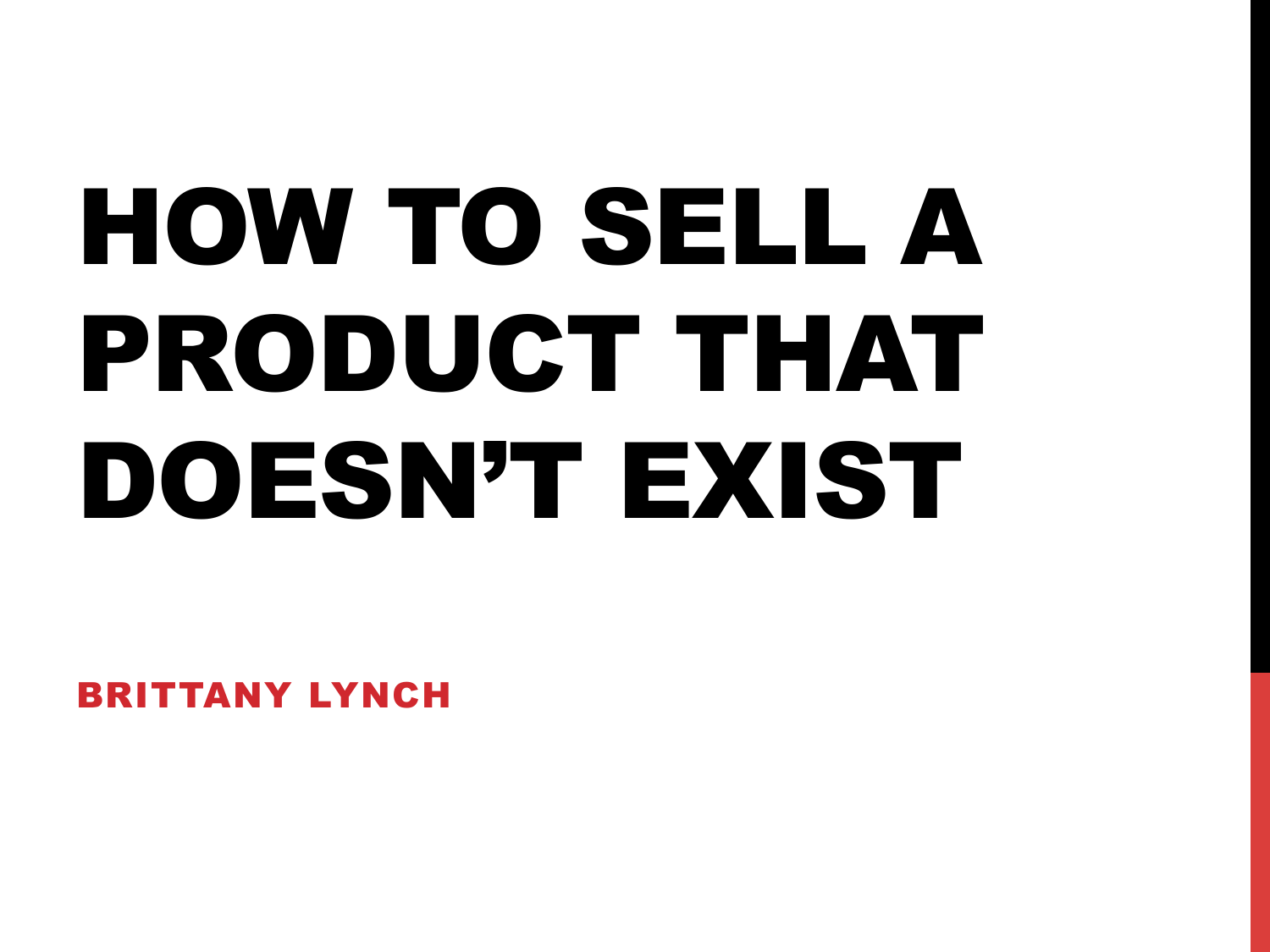#### **Why Have An Information Product And Where Does It Go?**

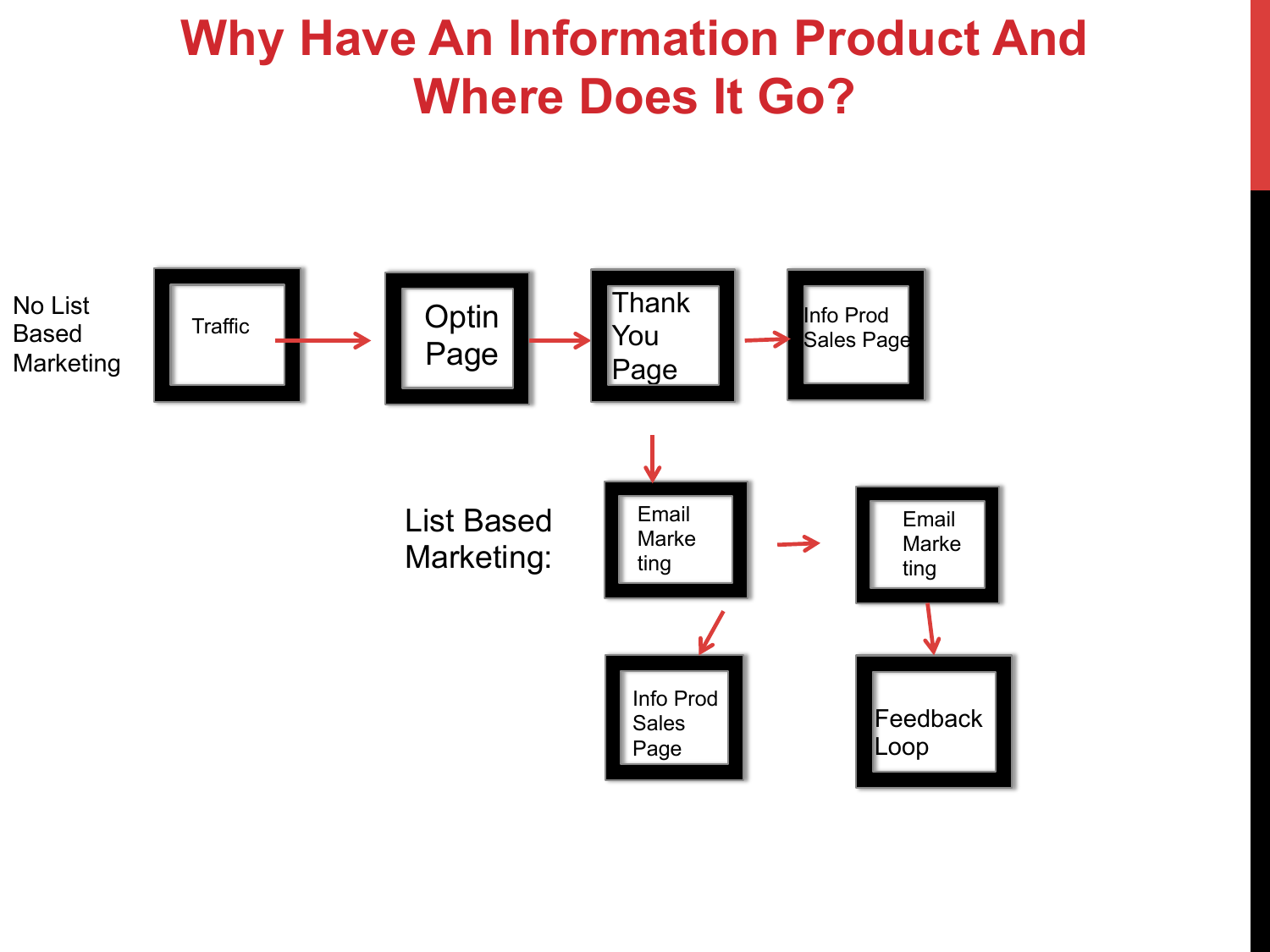#### CREATE FEEDBACK LOOPS IN YOUR BUSINESS: BUYERS

Thanks for signing up to (insert product name)

The training will be held on INSERT DATE and you can sign up here INSERT webinar sign up link.

I really want to over deliver on this training and to do that I'd love if you could take two minutes to go here and fill out this 3 question survey.

This way I can make sure that only the best content that you want to learn is delivered in this course and that all your questions are answered!

Thanks and looking forward to the training on INSERT DATE. NAME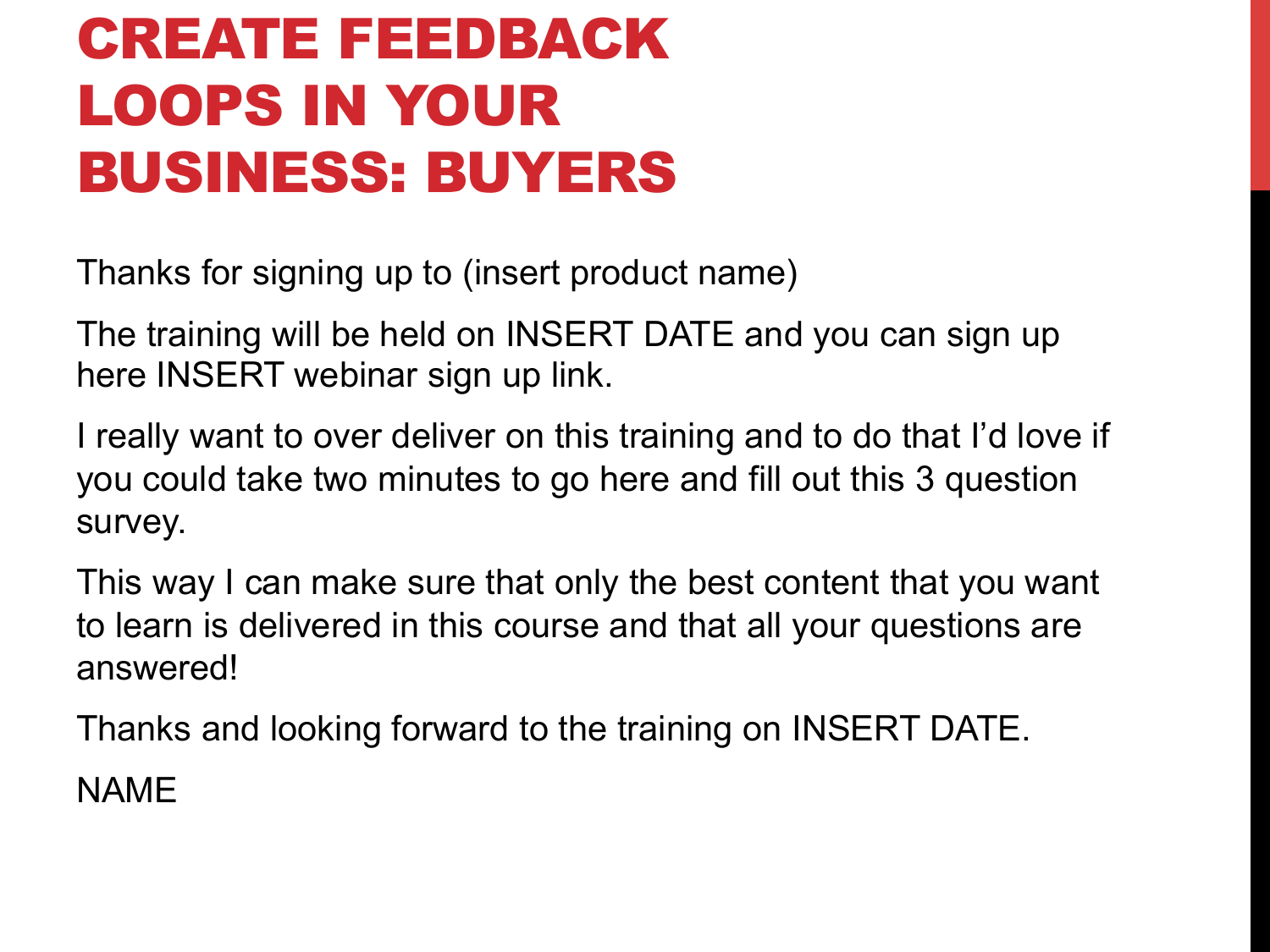#### FOLLOW UP EMAIL: NON BUYERS (TO GET IDEAS)

Hey Brittany here I hope you've enjoyed hearing from me over the last several weeks.

It's always my goal to make sure I'm providing value and over delivering with the content emails that I send you. Over the last several weeks I've sent you information on essential oils, making lotions, soaps, scrubs and more and even a really cool workbook on how to design your Ideal Life (If you missed that one, You can download it by clicking here!).

From time to time I like to check in with my readers and ask YOU what else you'd like to hear and learn about so that I can continue to deliver only the best of the best of what you really want!

I've put together a really quick survey here and I'd love if you could please fill it out and let me know what you'd like more of so I can continue to provide killer content and information in your inbox.

Complete The Survey Here

Thanks and look out for an exiting email from me in the next few days with a fun surprise :)

**Brittany**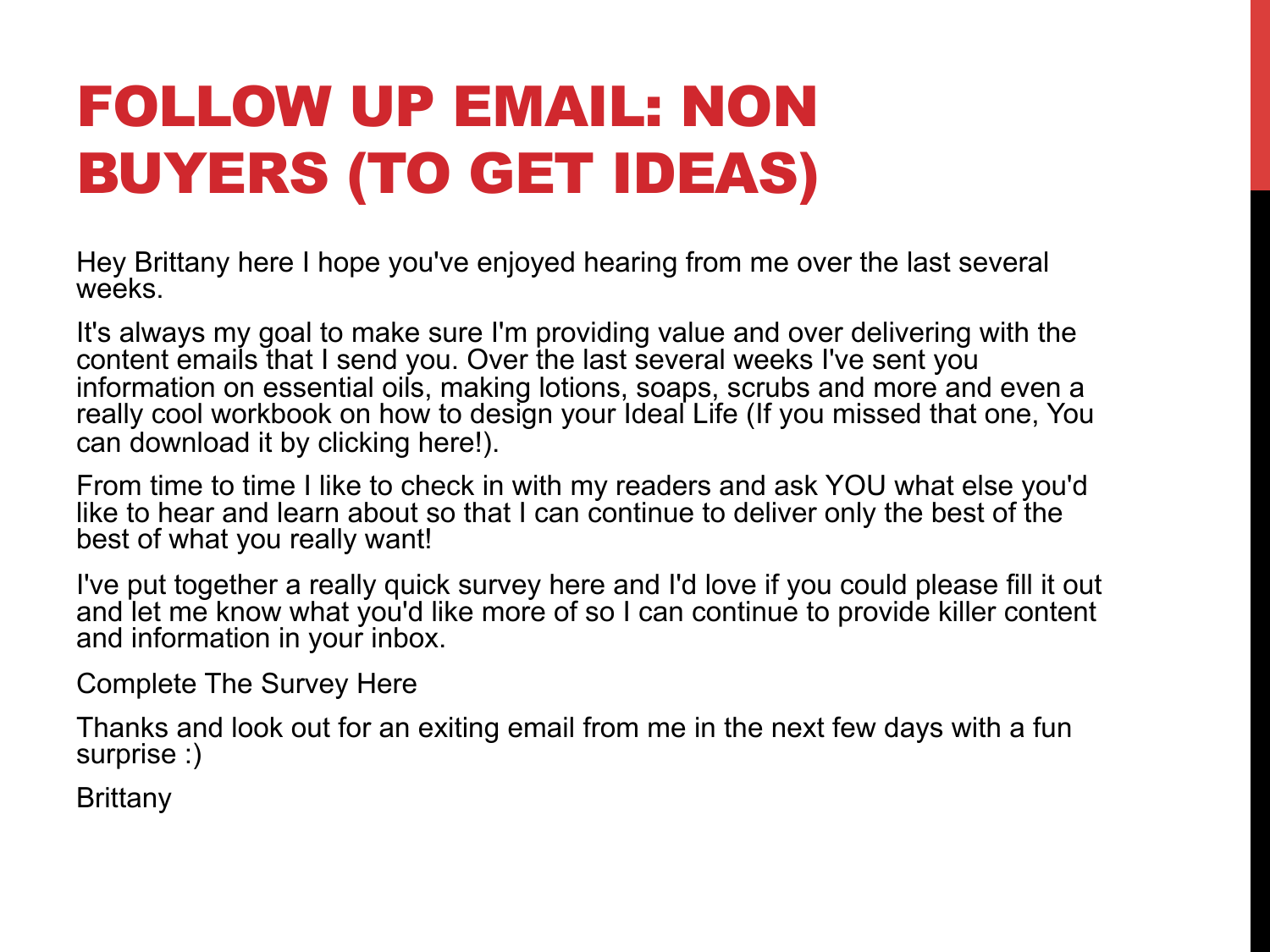# EMAIL SCHEDULE

Day 1 – Email 1: Thanks them for subscribing, remind them about live training

Day 2 –Email 2: more in depth about the live training

Day 3 –Email 3: Content

Day 5- Email 4: Content

Day 7- Email 5: Content

Day 9- Email 6: 48 Hour Warning: 2 Day warning before registration closes and price increases next time you release it

Day 10 – Email 7: 24 Hour Warning

Day 11- Email 8: 12 Hour Warning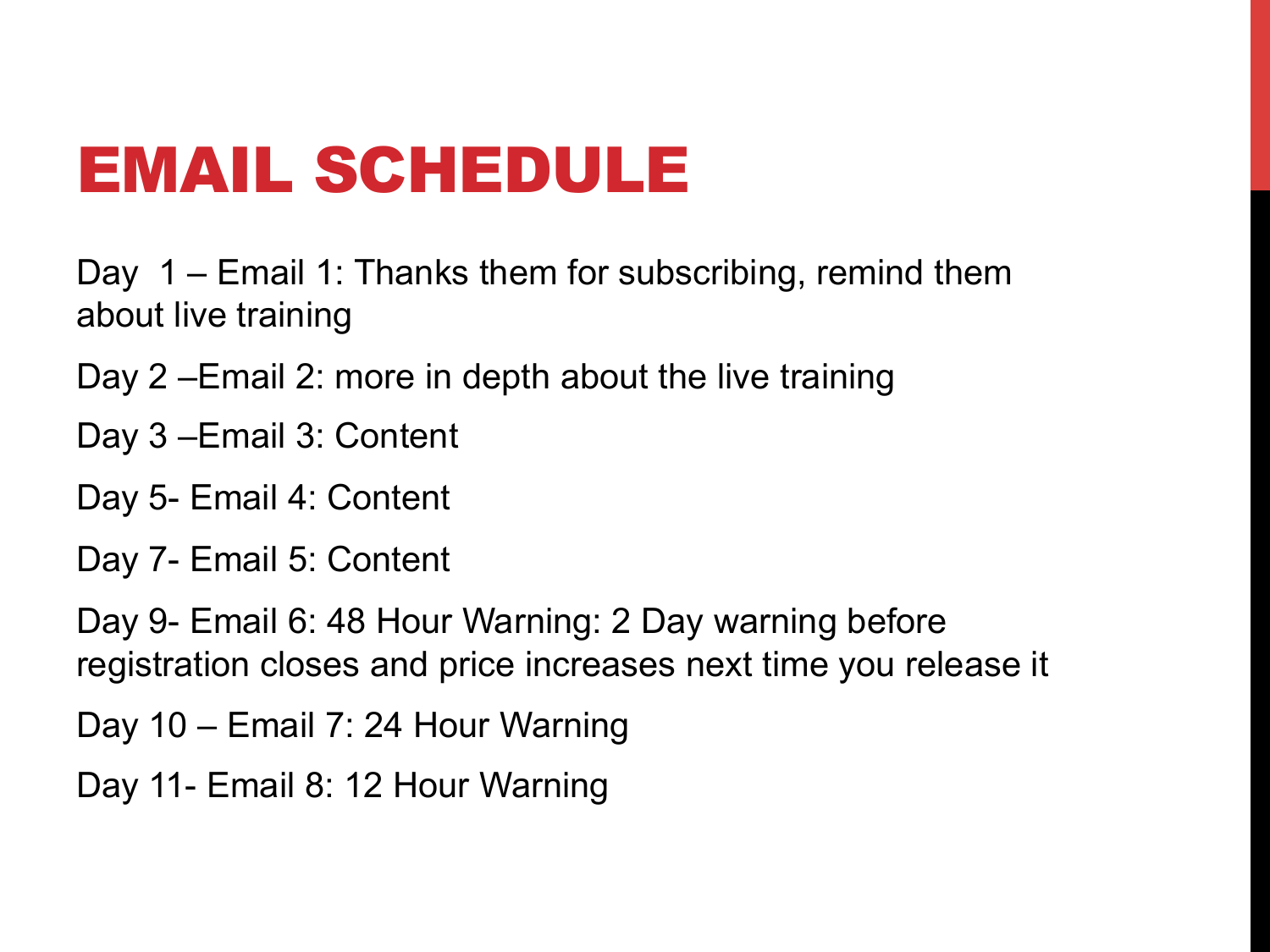# NEW LIST EMAIL SCHEDULE

Day 1 – Email 1: Thanks them for subscribing, remind them about live training

Day 2 –Email 2: more in depth about the live training

Day 3 –Email 3: Content

Day 5- Email 4: Content

Day 7- Email 5: Content

Day 9- Email 6: 48 Hour Warning before registration closes and price increases next time you release it

Day 10 – Email 7: 24 Hour Warning

Day 11- Email 8: 12 Hour Warning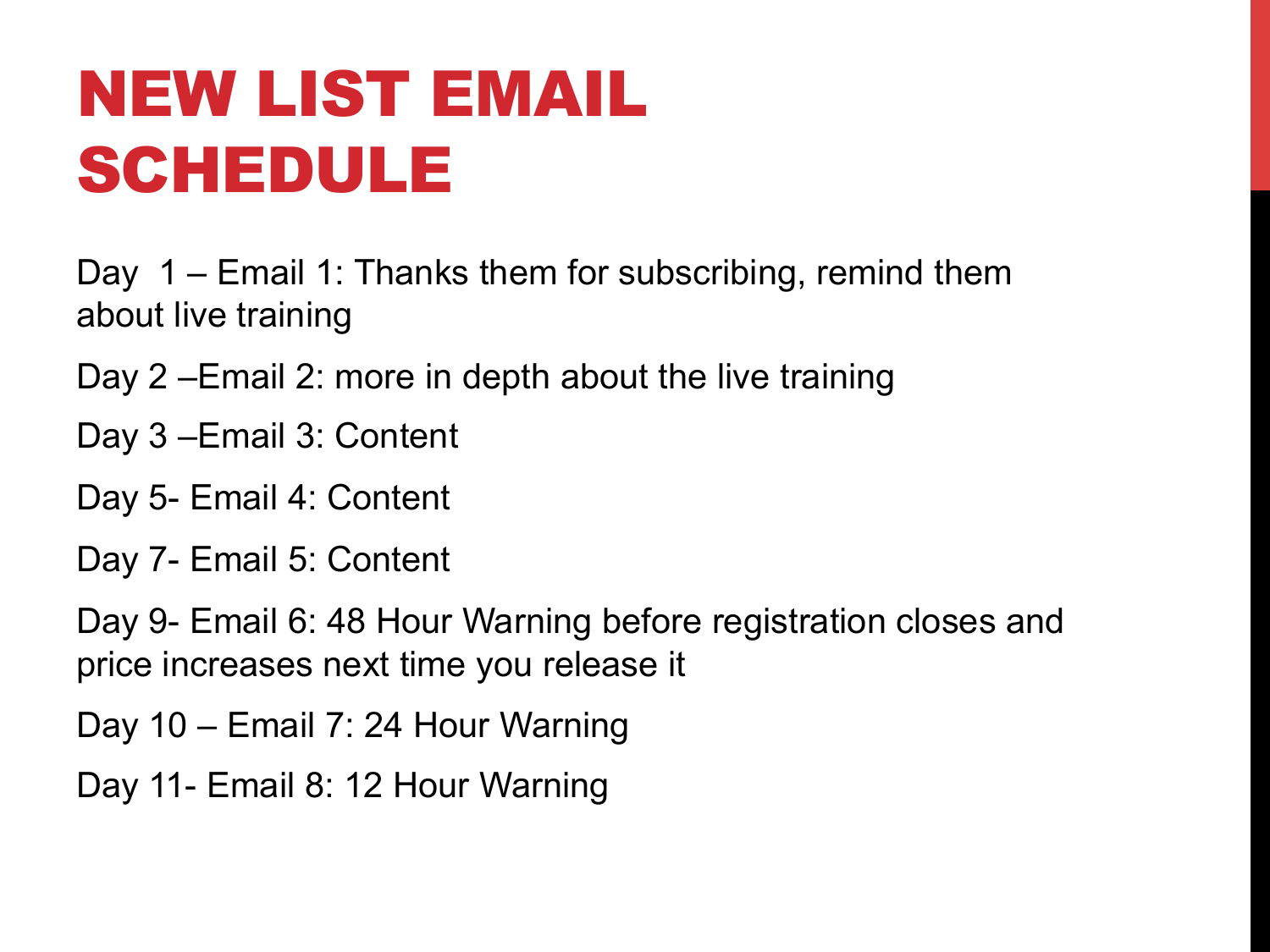# ESTABLISHED LIST EMAIL SCHEDULE

Day 1 – Email 1: I've received a lot of requests to write on x topic so in this email I want to talk a little bit more about X...more content/build desire

Day 2 –Email 2: more in depth about the live training

- Day 3 –Email 3: Content
- Day 5- Email 4: Content
- Day 7- Email 5: Content

Day 9- Email 6: 48 Hour Warning before registration closes and price increases next time you release it

Day 10 – Email 7: 24 Hour Warning

Day 11- Email 8: 12 Hour Warning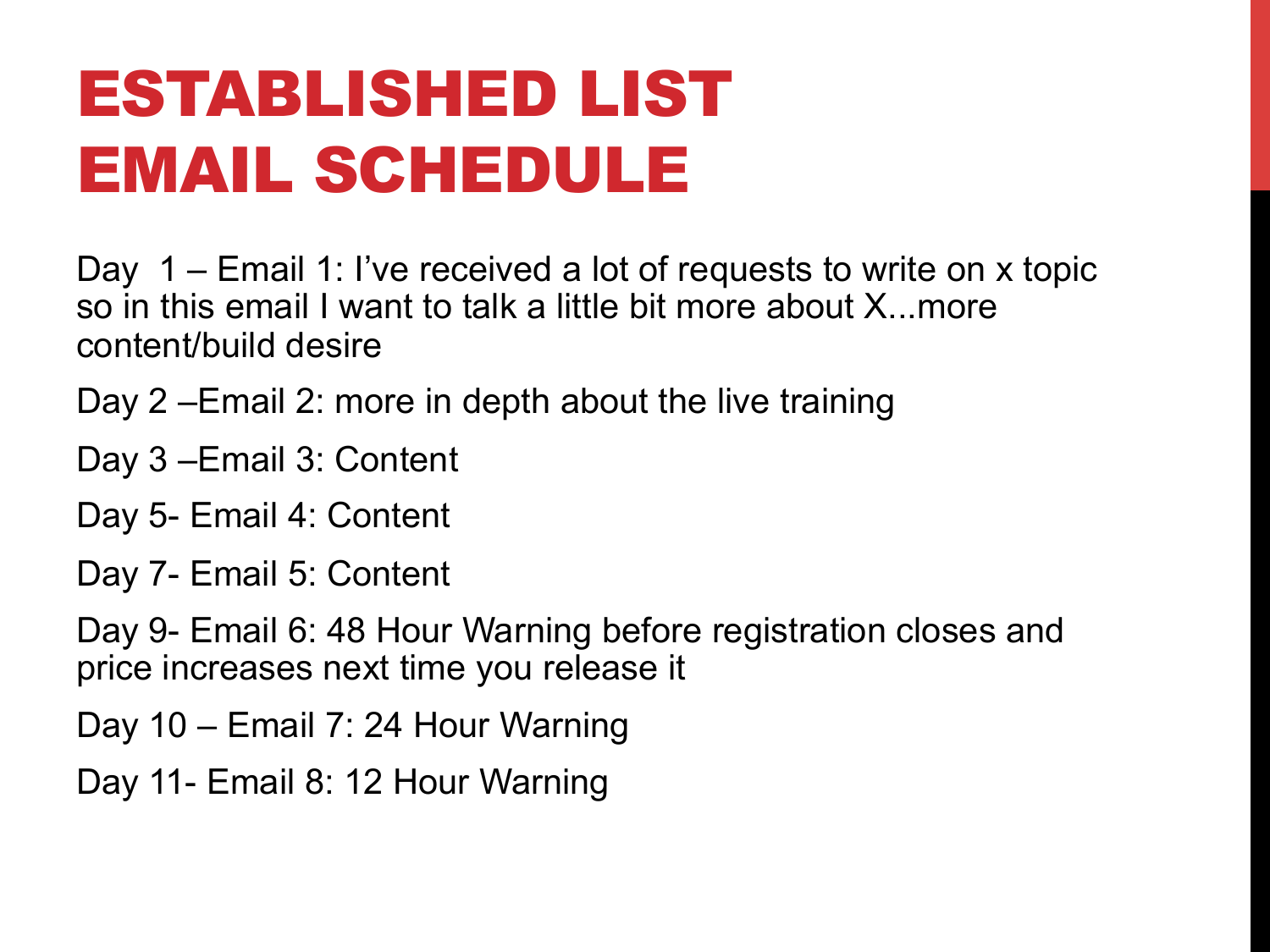#### HOW TO MAKE SKIN SAFE & ZERO CHEMICALS ALL NATURAL COSMETICS